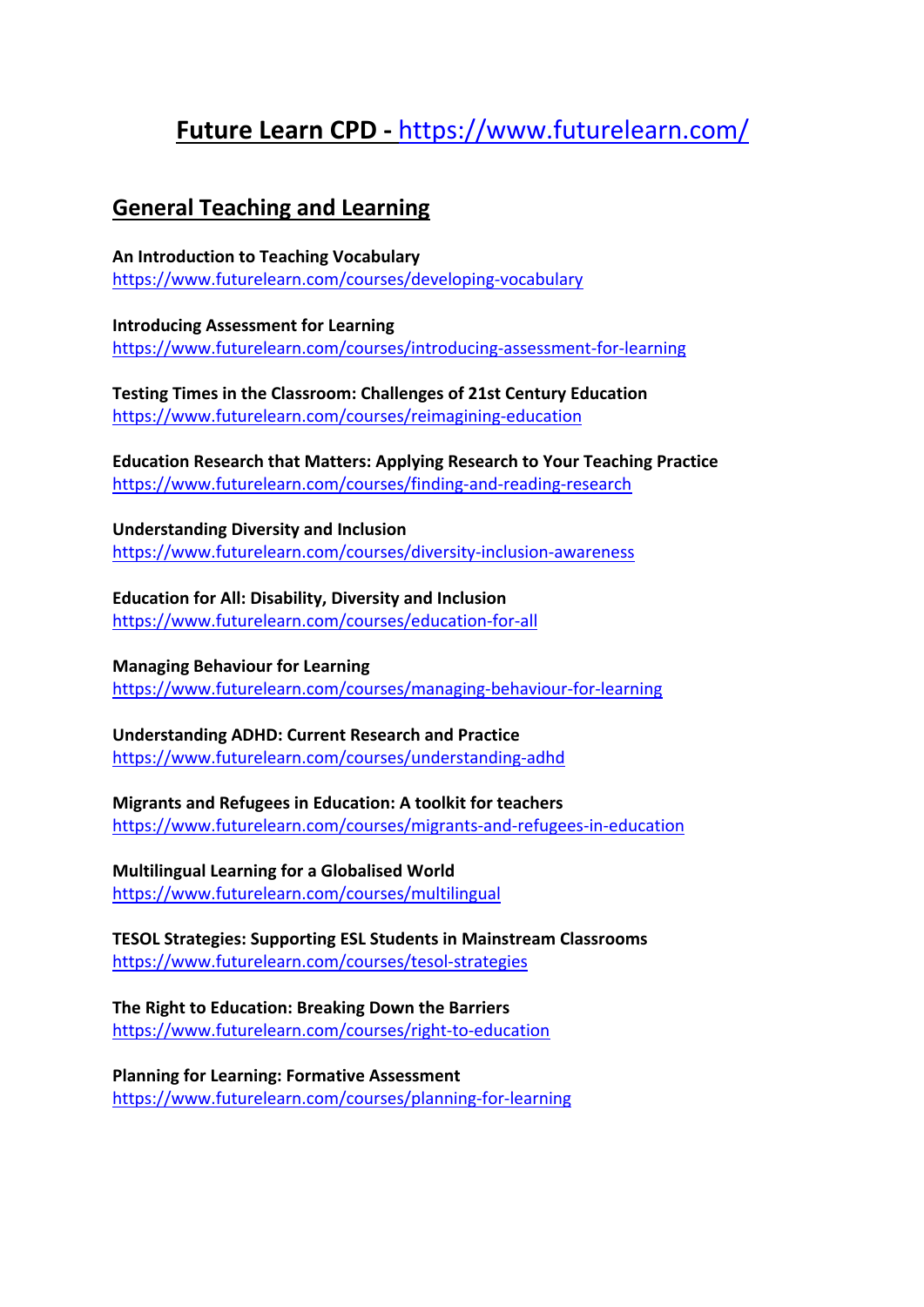# **Geography Subject Knowledge**

## **Bushfires: Response, Relief and Resilience**

https://www.futurelearn.com/courses/bushfires

## **Climate Change: The Science**

https://www.futurelearn.com/courses/climate-change-the-science

## **Come Rain or Shine: Understanding the Weather**

https://www.futurelearn.com/courses/come-rain-or-shine

#### **Environmental Challenges: Rights and Values in Ecosystem Services** https://www.futurelearn.com/courses/environmental-challenges-rights-values

## **Exploring Our Ocean**

https://www.futurelearn.com/courses/exploring-our-ocean

## **Global Biosecurity for One Health**

https://www.futurelearn.com/courses/global-biosecurity

## **Farm to Fork: Sustainable Food Production in a Changing Environment**

https://www.futurelearn.com/courses/sustainable-agriculture-in-a-changing-environment

## **Ecology and Wildlife Conservation**

https://www.futurelearn.com/courses/ecology-and-wildlife-conservation

## **Environmental Challenges: Justice in Natural Resource Management**

https://www.futurelearn.com/courses/environmental-challenges-justice

## **Sustainable Development in Humanitarian Action**

https://www.futurelearn.com/courses/sustainable-development-humanitarian-action

## **Environmental Challenges: Hierarchy in Property Rights** https://www.futurelearn.com/courses/environmental-challenges-property-rights

**Unleash Your Potential: Sustainable Futures** https://www.futurelearn.com/courses/sustainable-futures

### **Causes of Climate Change** https://www.futurelearn.com/courses/causes-of-climate-change

## **Disaster Management and Accountability** https://www.futurelearn.com/courses/disaster-management-accountability

**Future Food: Sustainable Food Systems for the 21st Century** https://www.futurelearn.com/courses/future-food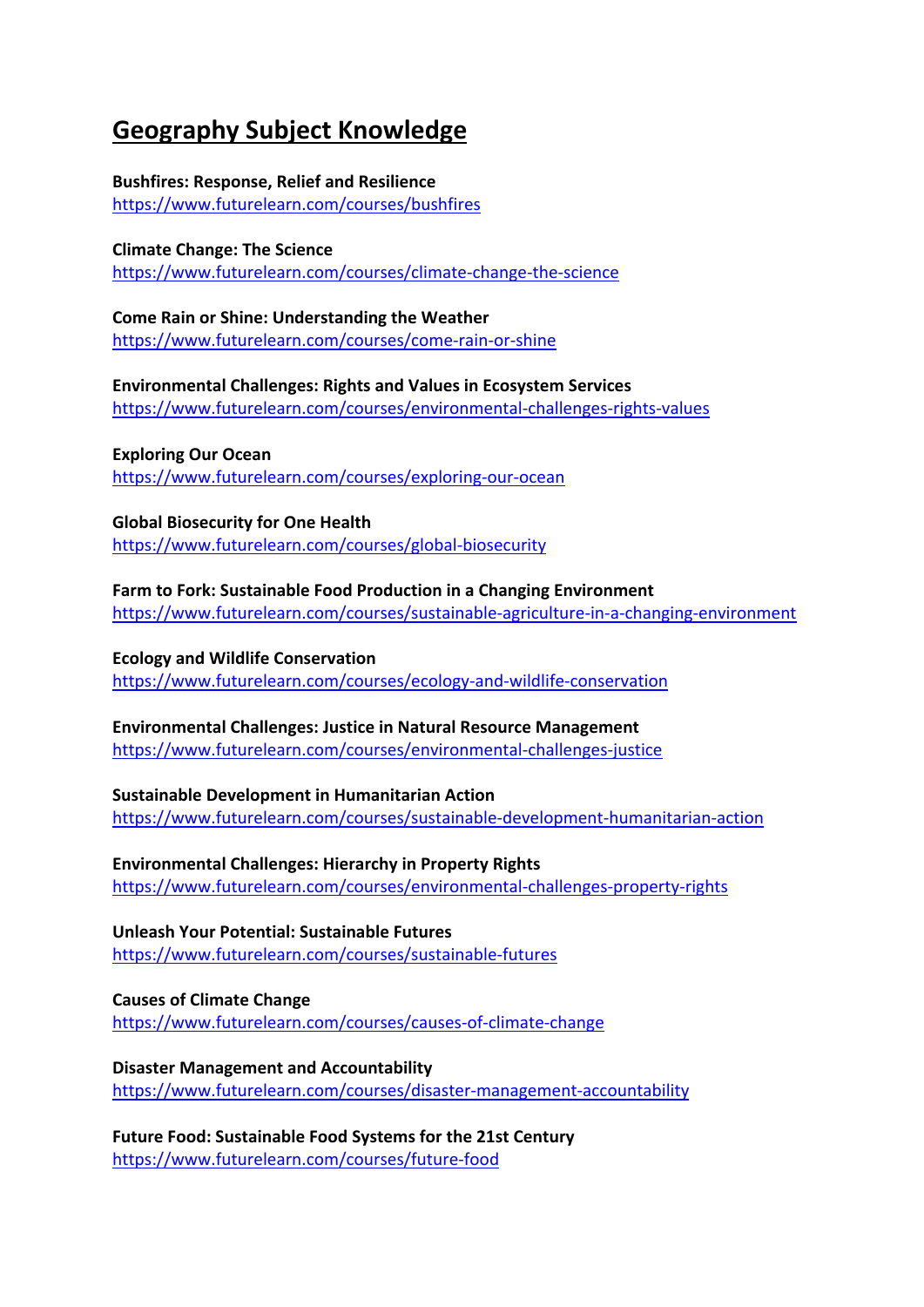#### **Introduction to Sustainability and Development**

https://www.futurelearn.com/courses/introduction-sustainability-development

**Invisible Worlds: Understanding the Natural Environment** https://www.futurelearn.com/courses/invisible-worlds

#### **Climate Change: Solutions**

https://www.futurelearn.com/courses/climate-change-the-solutions

#### **Environmental Challenges: Human Impact in the Natural Environment** https://www.futurelearn.com/courses/environmental-ethics-human-impact

**Soils: Introducing the World Beneath Our Feet** https://www.futurelearn.com/courses/soils

# **Valuing Nature: Should We Put a Price on Ecosystems?**

https://www.futurelearn.com/courses/valuing-nature-should-we-put-a-price-onecosystems

**Environmental Challenges: Scarcity and Conflict in the Natural Environment** https://www.futurelearn.com/courses/environmental-ethics-scarcity-conflict

**Concepts in Sustainable Development: An Introduction to the Key Issues** https://www.futurelearn.com/courses/sustainability

#### **Environmental Justice**

https://www.futurelearn.com/courses/environmental-justice

## **The Future of Farming: Exploring Climate Smart Agriculture**

https://www.futurelearn.com/courses/climate-smart-agriculture

#### **Big Data and the Environment**

https://www.futurelearn.com/courses/big-data-and-the-environment

#### **Grand Challenges: Food for Thought**

https://www.futurelearn.com/courses/grand-challenges-food-for-thought

#### **Tipping Points: Climate Change and Society** https://www.futurelearn.com/courses/tipping-points-climate-change-and-society

**The Challenge of Global Water Security** https://www.futurelearn.com/courses/global-water-security

**Global Resource Politics: the Past, Present and Future of Oil, Gas and Shale** https://www.futurelearn.com/courses/global-resource-politics